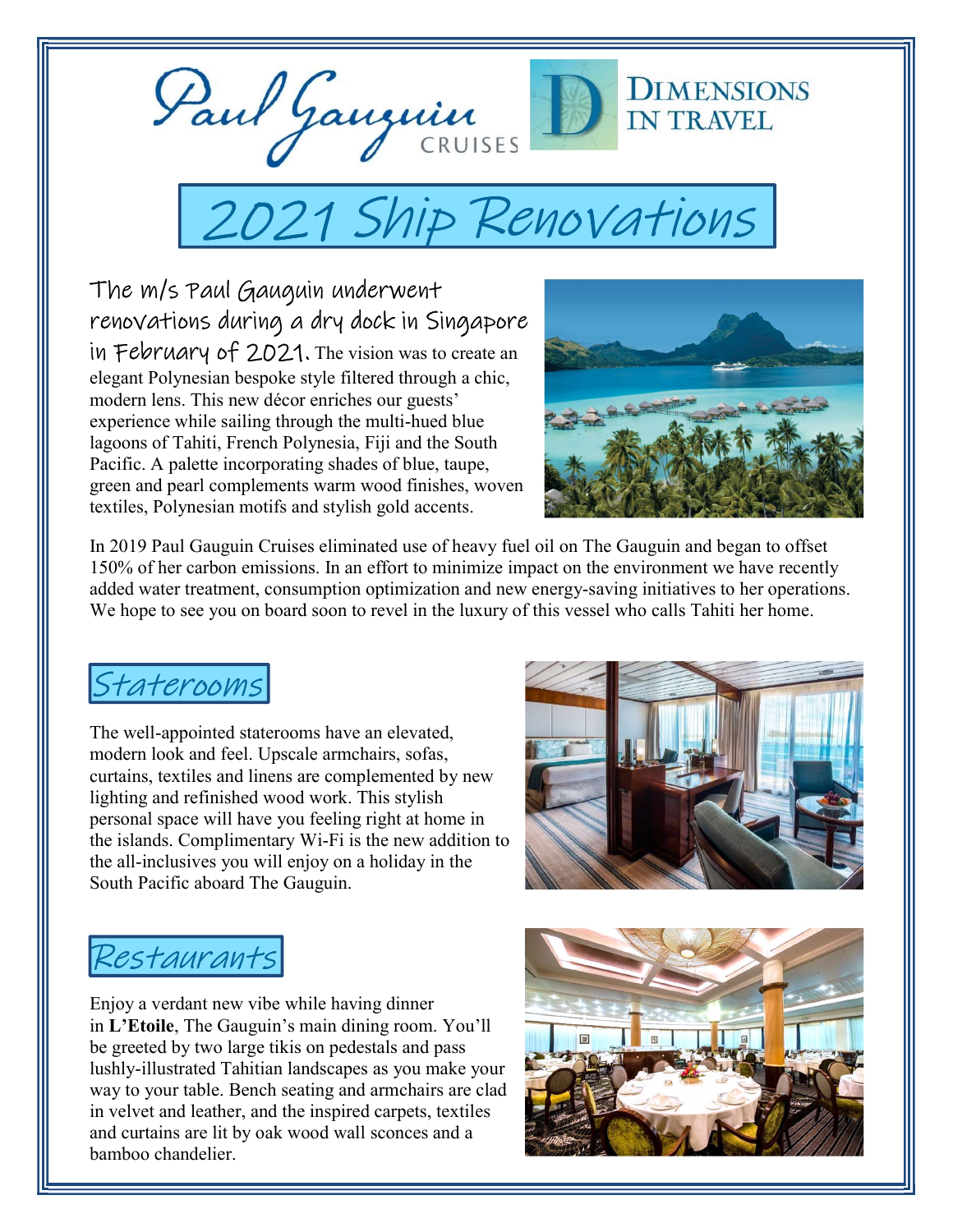You'll be able to enjoy breakfast, lunch or dinner poolside in open-aired Le Grill which features new textiles and lighting, refreshed wood accents and a dropped-ceiling buffet—along with delicious traditional Polynesian fare. La Veranda is the perfect place to dine al fresco! Enjoy delicious breakfast or lunch either indoors or outside aft, enjoying 180° views of your island landscape. New armchairs, textiles and wood work, as well as a thatched dropped ceiling, accompany a custom built wine rack. These updates also lend toward the elegant French bistro atmosphere of La Veranda for dinner.



#### Lounge

The Piano Bar is the place to go if you're meeting new friends for a pre-show drink, checking out a cocktail demonstration or simply want to take in the soothing tunes of the onboard pianist. This space has been ensconced in lush botanically-illustrated Tahitian landscapes and dark wood paneling, as well as new carpets and textiles. Marble table tops, velvet-covered stuffed stools cinched with leather detailing and newly plush armchairs and sofas provide a comfortable setting to relax and enjoy the onboard ambiance. The former casino has been replaced with a Reading Nook so that you might steal away for some quiet time during the



day, and enjoy a cocktail with piano accompaniment in the evenings. La Palette on deck 8 at the back of the ship offers an indoor/outdoor option for grabbing your favorite refreshment and taking in the views. Outside you will find modern armchairs, tables and sofas to lounge upon while the sun slips below the horizon. The interior entrance to La Palette features a hall lined with carved wood hibiscusmotifed panels and new glass doors featuring chiseled wooden Tahitian to'ere (drum) sticks for handles. New carpets, textiles and furniture adorn the space in woven textures and deep-lagoon and neutral. After the evening's entertainment in the Grand Salon, you may find yourself on the newly refinished dance floor, basking in the aural shimmer of an updated lighting and sound system.

## Public Spaces

When you enter the **Grand Salon** to take in the evening's entertainment you'll notice the elegant new backsplash at the bar—which sports new leather stools, and furniture. The vibrant wood theater bench seating is adorned with woven fabric cushioning and theater armchairs are clad in solid velvets and modern graphic patterns. The stage is bordered by illustrated Tahitian landscapes that pair well with the chic new carpeting and curtains. If you opt to learn some traditional Tahitian moves from our onboard entertainers, Les Gauguin and Les Gauguines, it will be



on a newly refinished dance floor and showcased by an advanced sound and lighting system.